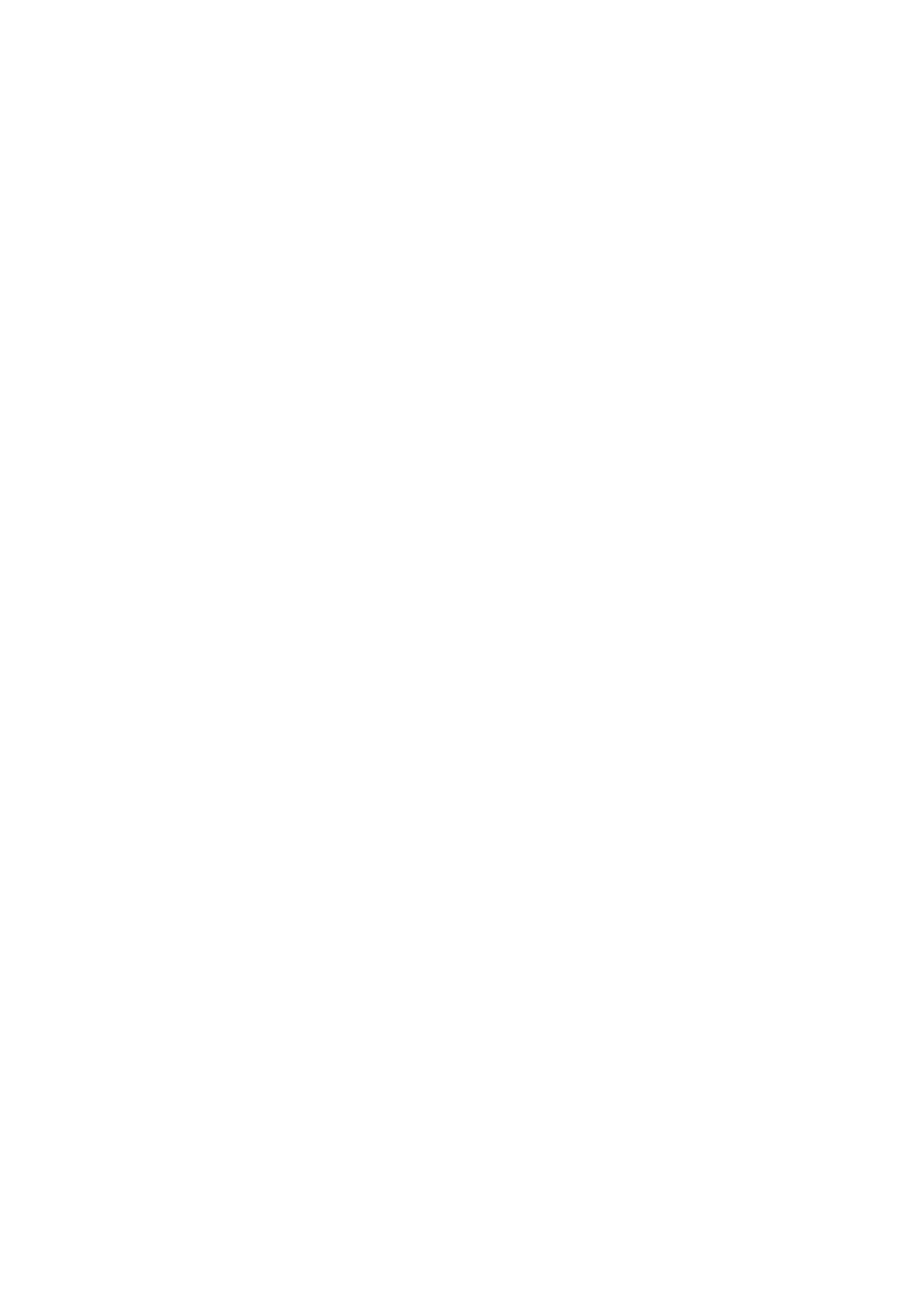## **In the case of Hyde Park and Others v. Moldova (no. 2),**

The European Court of Human Rights (Fourth Section), sitting as a Chamber composed of:

Nicolas Bratza, *President,* Lech Garlicki, Giovanni Bonello, Ljiljana Mijović, David Thór Björgvinsson, Ledi Bianku, Mihai Poalelungi, *judges,*

and Lawrence Early, *Section Registrar*,

Having deliberated in private on 10 March 2009,

Delivers the following judgment, which was adopted on that date:

# PROCEDURE

1. The case originated in an application (no. 33482/06) against the Republic of Moldova lodged with the Court under Article 34 of the Convention for the Protection of Human Rights and Fundamental Freedoms ("the Convention") by Hyde Park (a former non-governmental organisation) and five Moldovan nationals, Mr Gheorghe Lupuşoru, Mr Anatol Hristea-Stan, Ms Mariana Gălescu, Ms Alina Didilică and Mr Oleg Brega ("the applicants") on 25 August 2006. On 2 June 2008 the non-governmental organisation Hyde Park ceased to exist. Its successor, the Hyde Park unincorporated association, expressed its intention to pursue the application before the Court.

2. The applicants were represented by Mr A. Postică, a lawyer practising in Chişinău, and a member of the non-governmental organisation Promo-Lex. The Moldovan Government ("the Government") were represented by their Agent, Mr Vladimir Grosu.

3. The applicants alleged, in particular, a breach of their right to freedom of assembly and to a fair trial.

4. On 4 April 2008 the President of the Fourth Section decided to give notice of the application to the Government. It was also decided to examine the merits of the application at the same time as its admissibility (Article 29 § 3 of the Convention).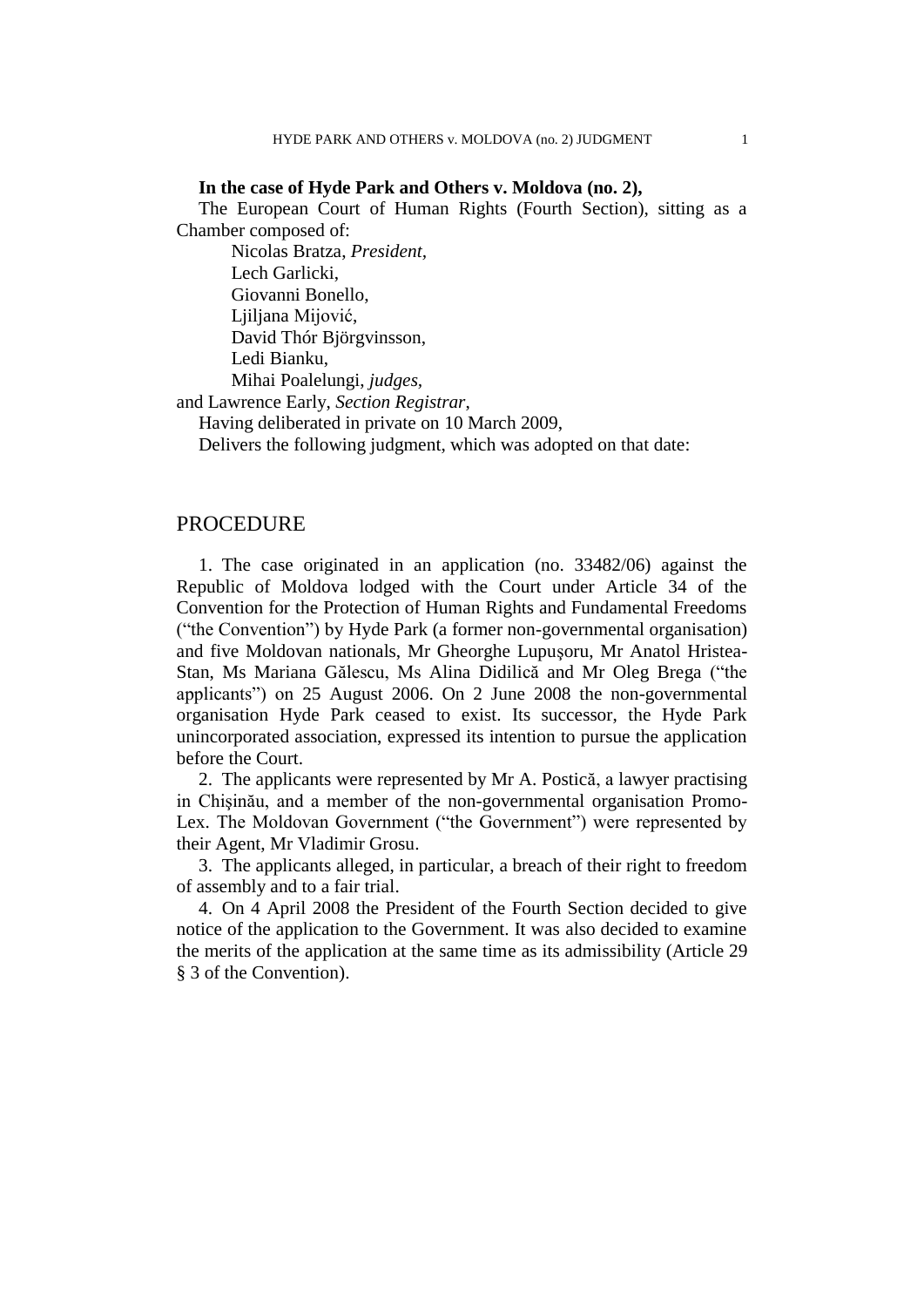# THE FACTS

### I. THE CIRCUMSTANCES OF THE CASE

5. At the time of the events giving rise to the application, Hyde Park (the first applicant) was registered with the Moldovan Ministry of Justice as a non-governmental organisation lobbying, *inter alia*, for freedom of expression and the right to peaceful assembly. In 2007 its members decided to discontinue the organisation's registration on grounds of alleged pressure and intimidation by the State. In particular, they complained of the refusal of the Ministry of Justice to register amendments to the organisation's articles of association, the repeated freezing of its bank account, the arbitrary arrest of its members, attempts to shut down its newspaper, among other things. Several of the organisation's leaders requested political asylum in western countries. It was decided to continue the organisation's activity under the same name but without registering it with the State authorities. It was also decided that the new unincorporated association would become the former organisation's successor. After removal of the organisation from the Government's list of non-governmental organisations on 2 June 2008, Hyde Park's activities continued as before on the basis of its new articles of association. The association continued editing its newspaper, its Internet page and continued staging protests and demonstrations.

6. The other applicants are members and supporters of Hyde Park: Gheorghe Lupuşoru, Anatol Hristea-Stan, Mariana Gălescu, Alina Didilică and Oleg Brega who were born in 1969, 1953, 1982, 1978 and 1973 respectively and live in Chişinău, Chişinău, Chişinău, Cazangic and Pepeni respectively.

7. On 26 September 2005 Hyde Park applied to the Chişinău Municipal Council for authorisation to hold a peaceful rally in the Stefan cel Mare Park in Chişinău on 14 October 2005, in support of freedom of speech.

<span id="page-3-0"></span>8. On 7 October 2005 the Chişinău Municipal Council rejected the application on the ground that on the same date a number of events were planned in the city centre, including in the Stefan cel Mare Park, as it was a day of public holiday. This decision was sent by mail to Hyde Park on 10 October and was received by it on 12 October 2005.

9. On 12 October 2005 the first applicant challenged the refusal in court and argued, *inter alia*, that it was unlawful and contrary to Article 11 of the Convention. It also asked that the case be examined urgently.

10. On 2 December 2005 the Chişinău Court of Appeal dismissed the applicants' action while finding that the Municipal Council had lawfully rejected its application. The court considered that since other events were scheduled to take place in the park on that day, such as exhibitions, sports events, concerts and other demonstrations, Hyde Park's rally might hinder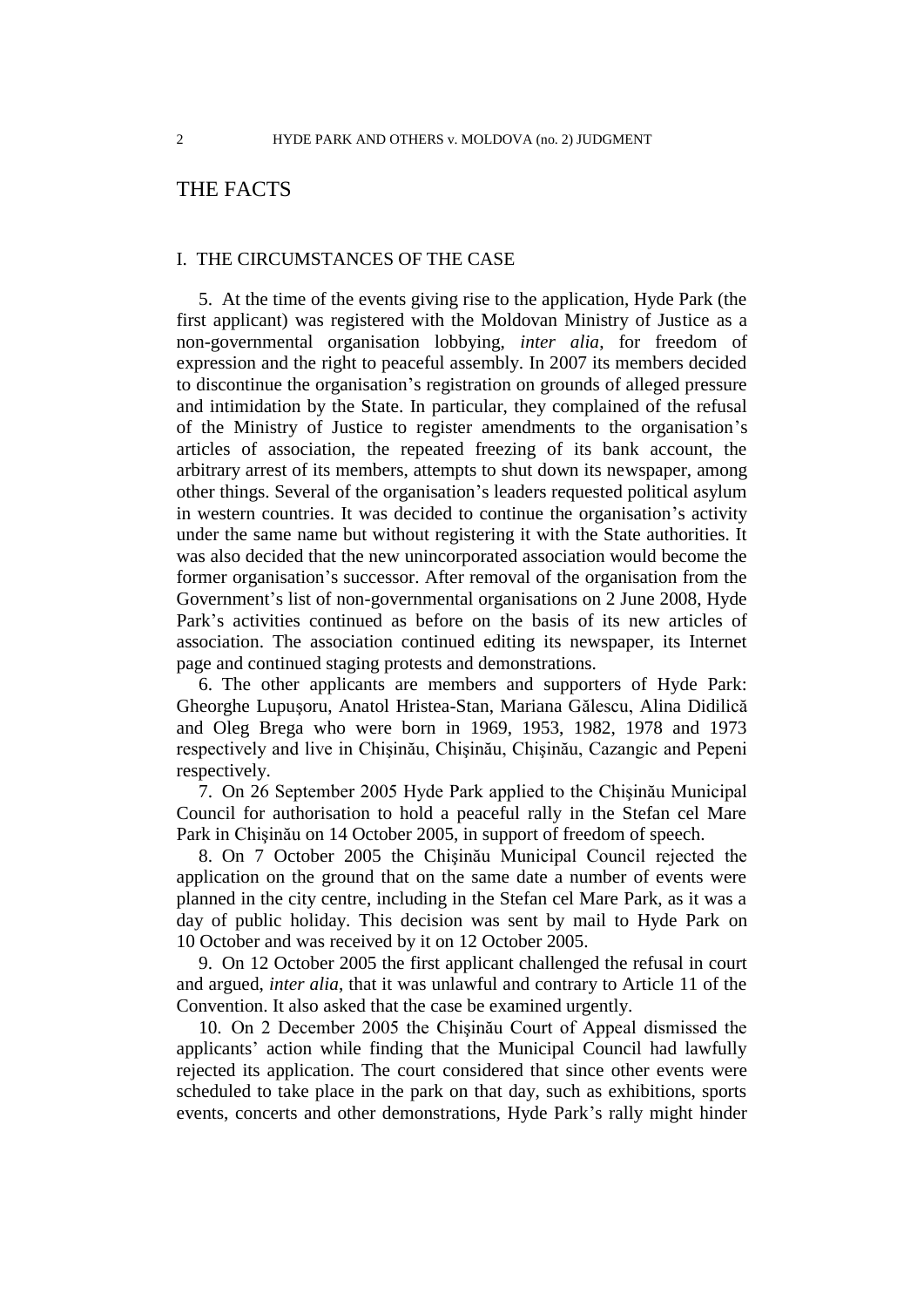those events and endanger public order. Moreover, the application to the Municipal Council had been signed by the president of Hyde Park and there was no evidence in the case file that the council of Hyde Park had approved it.

11. Hyde Park appealed against this judgment and argued that the judgment breached its members' right to freedom of assembly as guaranteed by Article 11 of the Convention and was also contrary to the provisions of the Assemblies Act. There was no evidence that the rally would endanger public order.

12. On 3 May 2006 the Supreme Court of Justice dismissed the first applicants' appeal on points of law while reiterating that authorising Hyde Park's rally at the same time as the other cultural and sports demonstrations in the park ran the risk of resulting in violent clashes and thus endangered public order.

### II. RELEVANT DOMESTIC LAW

13. The relevant provisions of the Assemblies Act of 21 June 1995 read as follows:

#### **"Section 6**

(1) Assemblies shall be conducted peacefully, without any sort of weapons, and shall ensure the protection of participants and the environment, without impeding the normal use of public highways, road traffic and the operation of economic undertakings and without degenerating into acts of violence capable of endangering the public order and the physical integrity and life of persons or their property.

#### **Section 7**

Assemblies shall be suspended in the following circumstances:

(a) denial and defamation of the State and of the people;

(b) incitement to war or aggression and incitement to hatred on ethnic, racial or religious grounds;

c) incitement to discrimination, territorial separatism or public violence;

d) acts that undermine the constitutional order.

#### **Section 8**

(1) Assemblies may be conducted in squares, streets, parks and other public places in cities, towns and villages, and also in public buildings.

(2) It shall be forbidden to conduct an assembly in the buildings of the public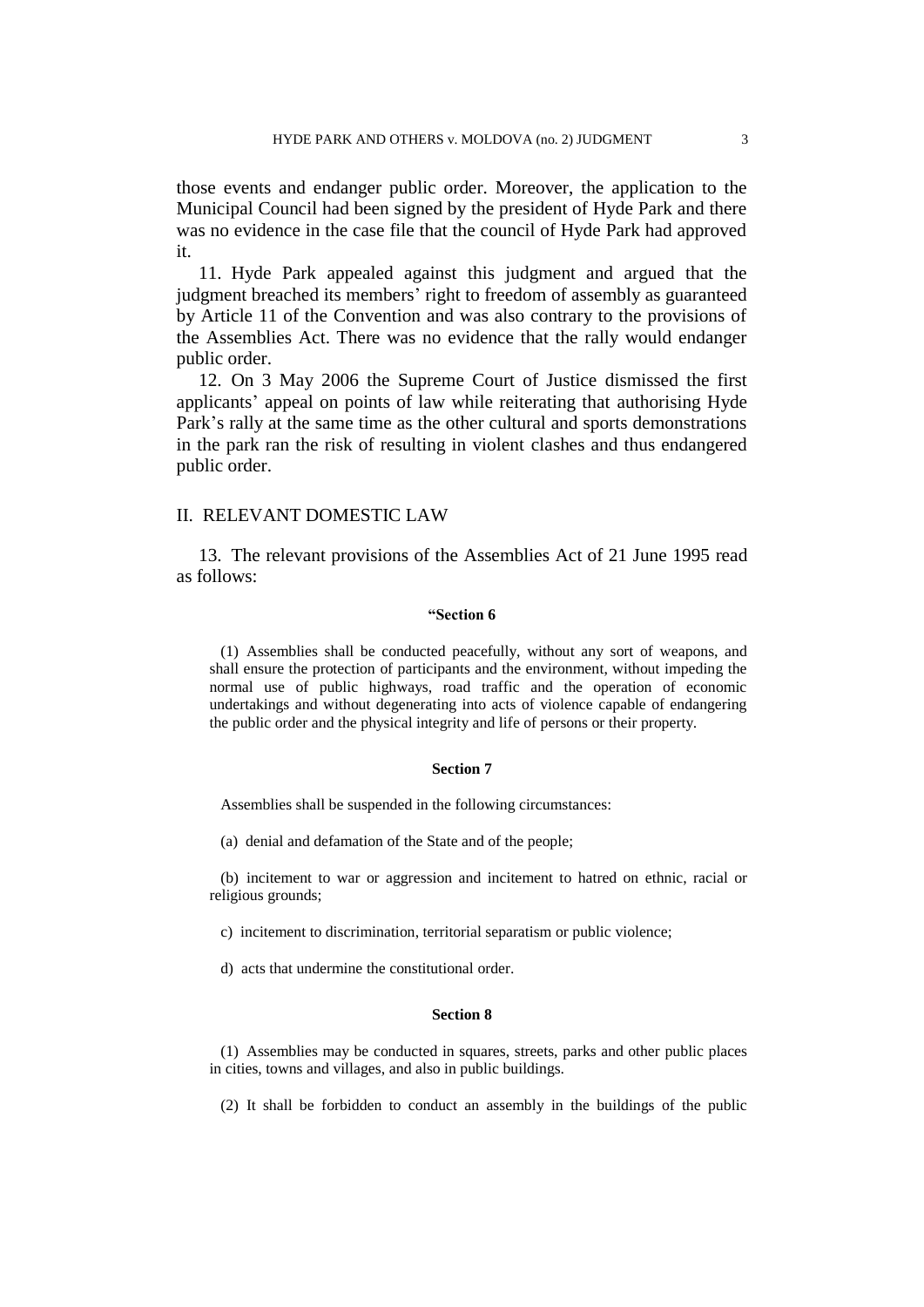authorities, the local authorities, prosecutors' offices, the courts or companies with armed security.

(3) It shall be forbidden to conduct assemblies:

(a) within fifty metres of the parliament building, the residence of the president of Moldova, the seat of the government, the Constitutional Court and the Supreme Court of Justice;

(b) within twenty-five metres of the buildings of the central administrative authority, the local public authorities, courts, prosecutors' offices, police stations, prisons and social rehabilitation institutions, military installations, railway stations, airports, hospitals, companies which use dangerous equipment and machines, and diplomatic institutions.

(4) Free access to the premises of the institutions listed in subsection (3) shall be guaranteed.

(5) The local public authorities may, if the organisers agree, establish places or buildings for permanent assemblies.

#### **Section 11**

(1) Not later than fifteen days prior to the date of the assembly, the organiser shall submit a notification to the Municipal Council, a specimen of which is set out in the annex which forms an integral part of this Act.

- (2) The prior notification shall indicate:
- (a) the name of the organiser of the assembly and the aim of the assembly;
- (b) the date, starting time and finishing time of the assembly;
- (c) the location of the assembly and the access and return routes;
- (d) the manner in which the assembly is to take place;
- (e) the approximate number of participants;
- (f) the persons who are to ensure and answer for the sound conduct of the assembly;

(g) the services the organiser of the assembly asks the Municipal Council to provide.

(3) If the situation so requires, the Municipal Council may alter certain aspects of the prior notification with the agreement of the organiser of the assembly."

#### **Section 12**

(1) The prior notification shall be examined by the local government of the town or village at the latest 5 days before the date of the assembly.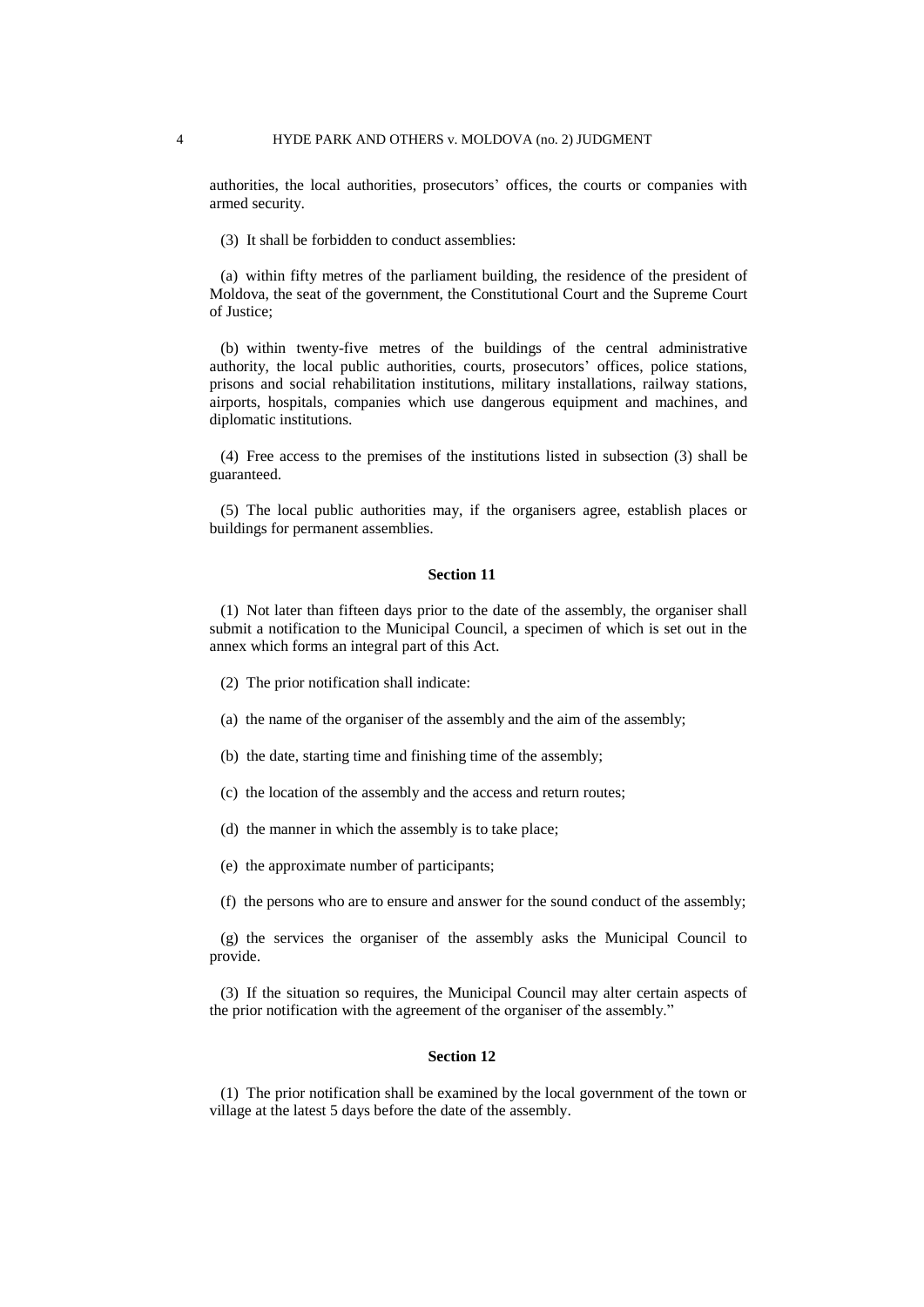(2) When the prior notification is considered at an ordinary or extraordinary meeting of the Municipal Council, the discussion shall deal with the form, timetable, location and other conditions for the conduct of the assembly and the decision taken shall take account of the specific situation.

(6) The local authorities can reject an application to hold an assembly only if after having consulted the police, it has obtained convincing evidence that the provisions of sections 6 and 7 will be breached with serious consequences for society.

#### **Section 14**

(1) A decision rejecting the application for holding an assembly shall be reasoned and presented in writing. It shall contain reasons for refusing to issue the authorisation...

#### **Section 15**

(1) The organiser of the assembly can challenge in the administrative courts the refusal of the local government."

# THE LAW

14. The applicants complained that the proceedings were not fair within the meaning of Article 6 § 1 because the courts failed to give relevant and sufficient reasons in their judgments. The relevant part of Article 6 § 1 reads as follows:

"In the determination of his civil rights and obligations or of any criminal charge against him, everyone is entitled to a fair and public hearing within a reasonable time by an independent and impartial tribunal established by law. ..."

15. The applicants also complained that the refusal to authorise their protest violated their right to freedom of peaceful assembly as guaranteed by Article 11 of the Convention, which provides:

"1. Everyone has the right to freedom of peaceful assembly and to freedom of association with others, including the right to form and to join trade unions for the protection of his interests.

2. No restrictions shall be placed on the exercise of these rights other than such as are prescribed by law and are necessary in a democratic society in the interests of national security or public safety, for the prevention of disorder or crime, for the protection of health or morals or for the protection of the rights and freedoms of others. This Article shall not prevent the imposition of lawful restrictions on the exercise of these rights by members of the armed forces, of the police or of the administration of the State."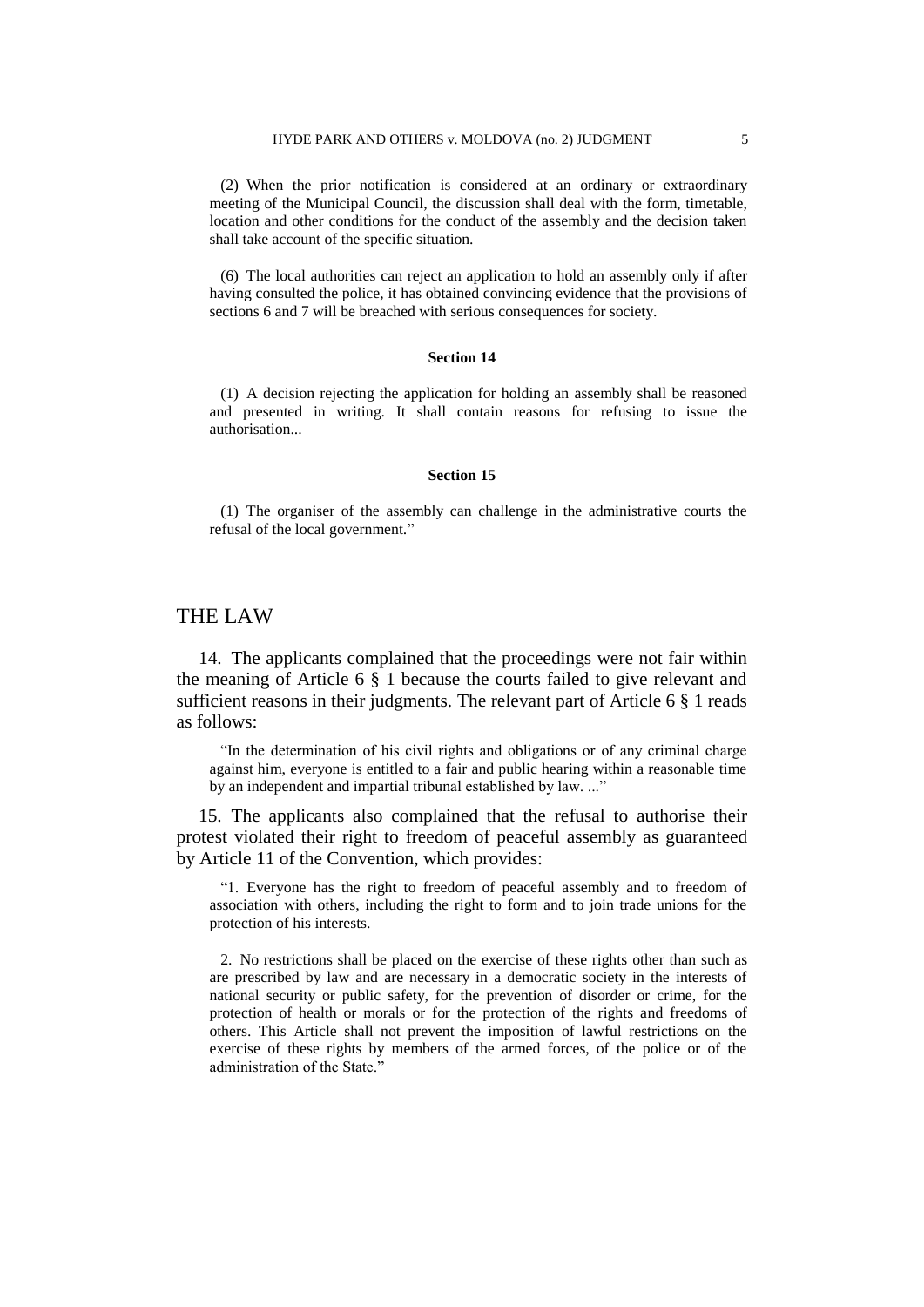# I. ADMISSIBILITY OF THE CASE

16. The Court notes that after the lodging of the present application Hyde Park underwent transformation in that it ceased to exist as a registered non-governmental organisation and re-emerged as an unincorporated association (see paragraph 1 above). It has not been disputed that the new Hyde Park is entitled to pursue the application and the Court sees no reason to hold otherwise (see, *mutatis mutandis*, *David v. Moldova*, no. 41578/05, § 28, 27 November 2007). Moreover, the Court considers that Hyde Park's capacity to pursue the proceedings is not affected by the fact that it is unincorporated (see, *mutatis mutandis, Christians against Racism and Fascism v. the United Kingdom*, no. 8440/78, Commission decision of 16 July 1980, Decisions and Reports 21, p. 138).

17. The Court considers that the present application raises questions of fact and law which are sufficiently serious for their determination to depend on an examination of the merits, and that no grounds for declaring it inadmissible have been established. The Court therefore declares the application admissible. In accordance with its decision to apply Article 29 § 3 of the Convention (see paragraph 4 above), the Court will immediately consider its merits.

## II. ALLEGED VIOLATION OF ARTICLE 11 OF THE CONVENTION

18. The applicants submitted that the interference with their right to freedom of assembly was not prescribed by law because the reason relied upon by the Municipality was not compatible with section 12(6) of the Assemblies Act. Moreover, the interference did not pursue a legitimate aim and was not necessary in a democratic society.

19. The Government accepted that there has been an interference with the applicants' right guaranteed by Article 11 of the Convention. However, that interference was prescribed by law, namely by the Assemblies Act, pursued a legitimate aim and was necessary in a democratic society.

20. It is common ground between the parties, and the Court agrees, that the decision to reject Hyde Park's application to hold a demonstration on 14 October 2005 amounted to "interference by [a] public authority" with the applicants' right to freedom of assembly under the first paragraph of Article 11. Such interference will entail a violation of Article 11 unless it is "prescribed by law", has an aim or aims that are legitimate under paragraph 2 of the Article and is "necessary in a democratic society" to achieve such aim or aims.

21. In so far as the lawfulness of the interference is concerned, the Court notes that under section 14 of the Assemblies Act the Chişinău Municipality was obliged to give reasons in writing for rejecting Hyde Park's application to hold an assembly, which it did in its decision of 7 October 2005 (see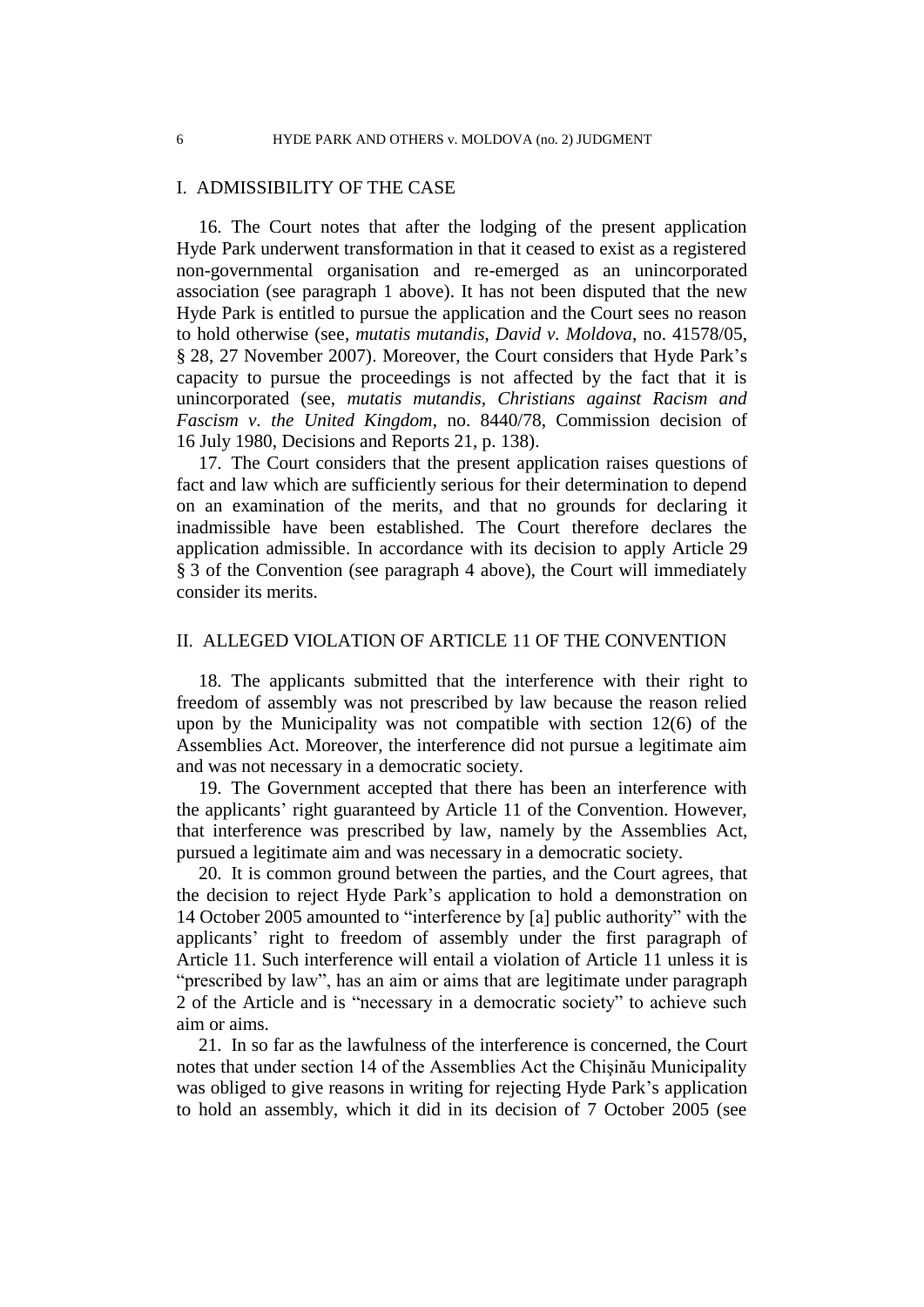paragraph [8](#page-3-0) above). According to section 12 (6) of the Assemblies Act, an application could be rejected only if the Municipality was in possession of evidence that the provisions of sections 6 and 7 would be breached with serious consequences for society. The Municipality's decision appears not to have relied on any of the reasons provided for in sections 6 and 7 of the Assemblies Act. This in itself might be a sufficient basis for the conclusion that the impugned measures were not "prescribed by law". However, in the present case, the Court considers that the issue of practical compliance with the law is indissociable from the question as to whether the interference was "necessary in a democratic society". It will therefore examine this issue below (see *Christian Democratic People's Party v. Moldova*, no. 28793/02, § 53, ECHR 2006-II).

22. The parties also disagreed as to whether the interference served a legitimate aim. The Court, for the reasons set out below, does not consider it necessary to decide this point either (see *Christian Democratic People's Party v. Moldova*, cited above, § 54).

23. In so far as the proportionality of the interference is concerned, the Court recalls that it has stated many times in its judgments that not only is democracy a fundamental feature of the European public order but the Convention was designed to promote and maintain the ideals and values of a democratic society. Democracy, the Court has stressed, is the only political model contemplated in the Convention and the only one compatible with it. By virtue of the wording of the second paragraph of Article 11, and likewise of Articles 8, 9 and 10 of the Convention, the only necessity capable of justifying an interference with any of the rights enshrined in those Articles is one that may claim to spring from a "democratic society" (see *Refah Partisi (the Welfare Party) and Others v. Turkey* [GC], nos. 41340/98, 41342/98, 41343/98 and 41344/98, §§ 86-89, ECHR 2003-II, and *Christian Democratic People's Party v. Moldova*, cited above).

24. Referring to the hallmarks of a "democratic society", the Court has attached particular importance to pluralism, tolerance and broadmindedness. In that context, it has held that although individual interests must on occasion be subordinated to those of a group, democracy does not simply mean that the views of the majority must always prevail: a balance must be achieved which ensures the fair and proper treatment of minorities and avoids any abuse of a dominant position (see *Young, James and Webster v. the United Kingdom*, 13 August 1981, § 63, Series A no. 44, and *Chassagnou and Others v. France* [GC], nos. 25088/94, 28331/95 and 28443/95, § 112, ECHR 1999-III).

25. When carrying out its scrutiny under Article 11 the Court's task is not to substitute its own view for that of the relevant national authorities but rather to review under Article 11 the decisions they have delivered in the exercise of their discretion. This does not mean that it has to confine itself to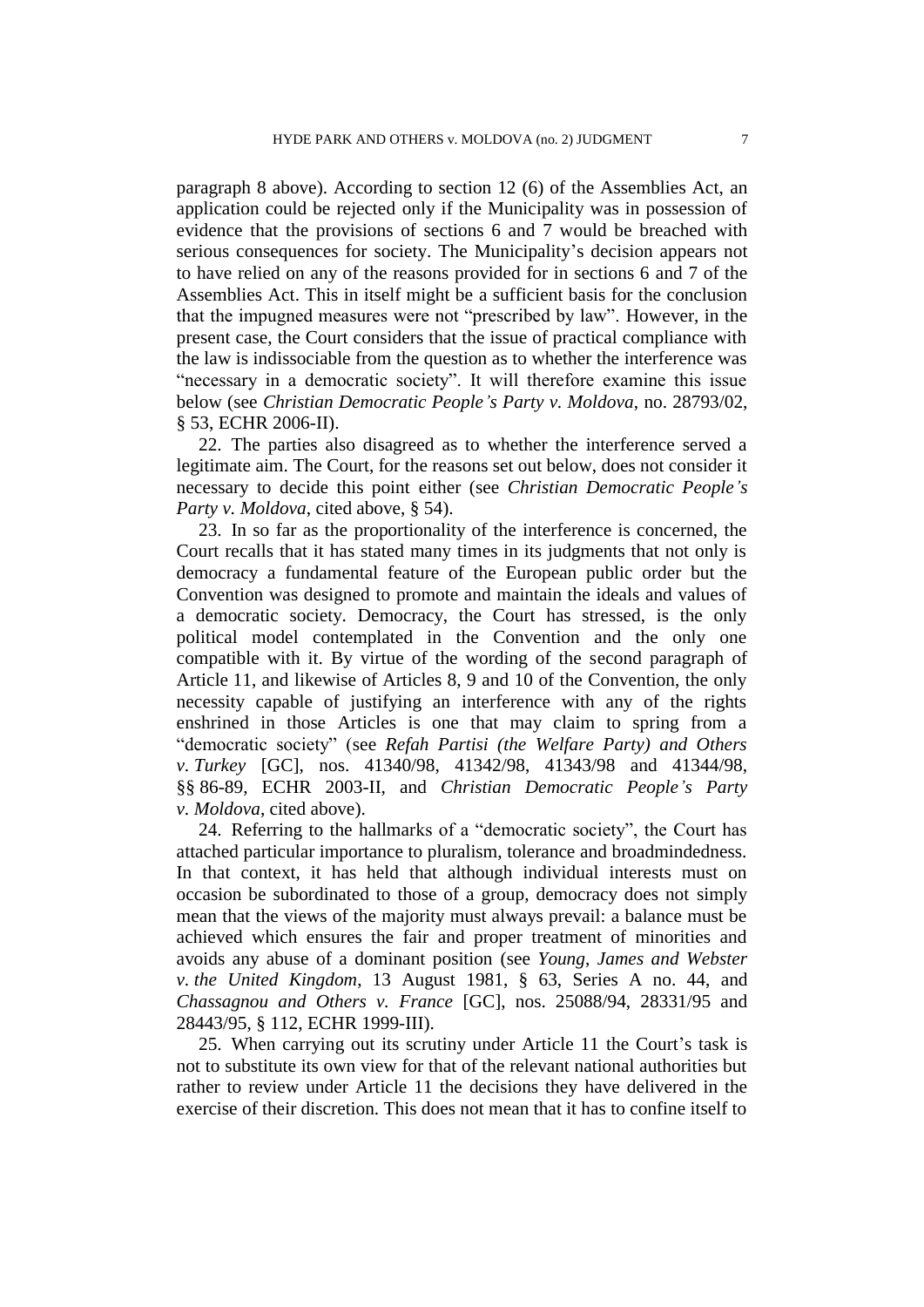ascertaining whether the respondent State exercised its discretion reasonably, carefully and in good faith; it must look at the interference complained of in the light of the case as a whole and determine whether it was "proportionate to the legitimate aim pursued" and whether the reasons adduced by the national authorities to justify it are "relevant and sufficient". In so doing, the Court has to satisfy itself that the national authorities applied standards which were in conformity with the principles embodied in Article 11 and, moreover, that they based their decisions on an acceptable assessment of the relevant facts (see, *United Communist Party of Turkey and Others v. Turkey*, 30 January 1998, § 47, *Reports of Judgments and Decisions* 1998-I).

26. Turning to the circumstances of the present case, the Court observes that the Municipality rejected Hyde Park's application to hold a protest demonstration planned for 14 October 2005 on the grounds that other events were scheduled to take place in the Stefan cel Mare Park. The Court noted above that such a reason appears to be inconsistent with the requirements of the Assemblies Act which, in its sections 6 and 7, sets out the grounds on which an application to hold an assembly can be rejected by a Municipality. For the Court, the Municipality's reasons cannot be considered relevant and sufficient within the meaning of Article 11 of the Convention. There was no suggestion that the park in which the assembly was to take place was too small to accommodate all the various events planned there. Moreover, there was never any suggestion that the organisers intended to disrupt public order or to seek a confrontation with the authorities or other groups meeting in the park on the day in question. Rather their intention was to hold a peaceful rally in support of freedom of speech. Therefore, the Court can only conclude that the Municipality's refusal to authorise the demonstration did not respond to a pressing social need.

27. It is true that new reasons for rejecting Hyde Park's application to hold an assembly were given by the courts during the subsequent judicial proceedings. However, sections 11 and 12 of the Assemblies Act give exclusive authority to the local authorities to authorise or not assemblies. The law does not provide, and the Government did not argue the contrary, that other State authorities such as the courts were entitled under the Assemblies Act to exercise this duty in their own name or on behalf of the local authorities. Moreover, the Court can but note that those reasons were adopted in decisions given by the courts long after the date planned for the demonstrations. For that reason the Court considers that the judicial proceedings following the Municipality's decision rejecting Hyde Park's application for holding an assembly and the reasons given by the courts for upholding that decision must be disregarded.

28. Bearing in mind the above circumstances, the Court concludes that the interference did not correspond to a pressing social need and thus that it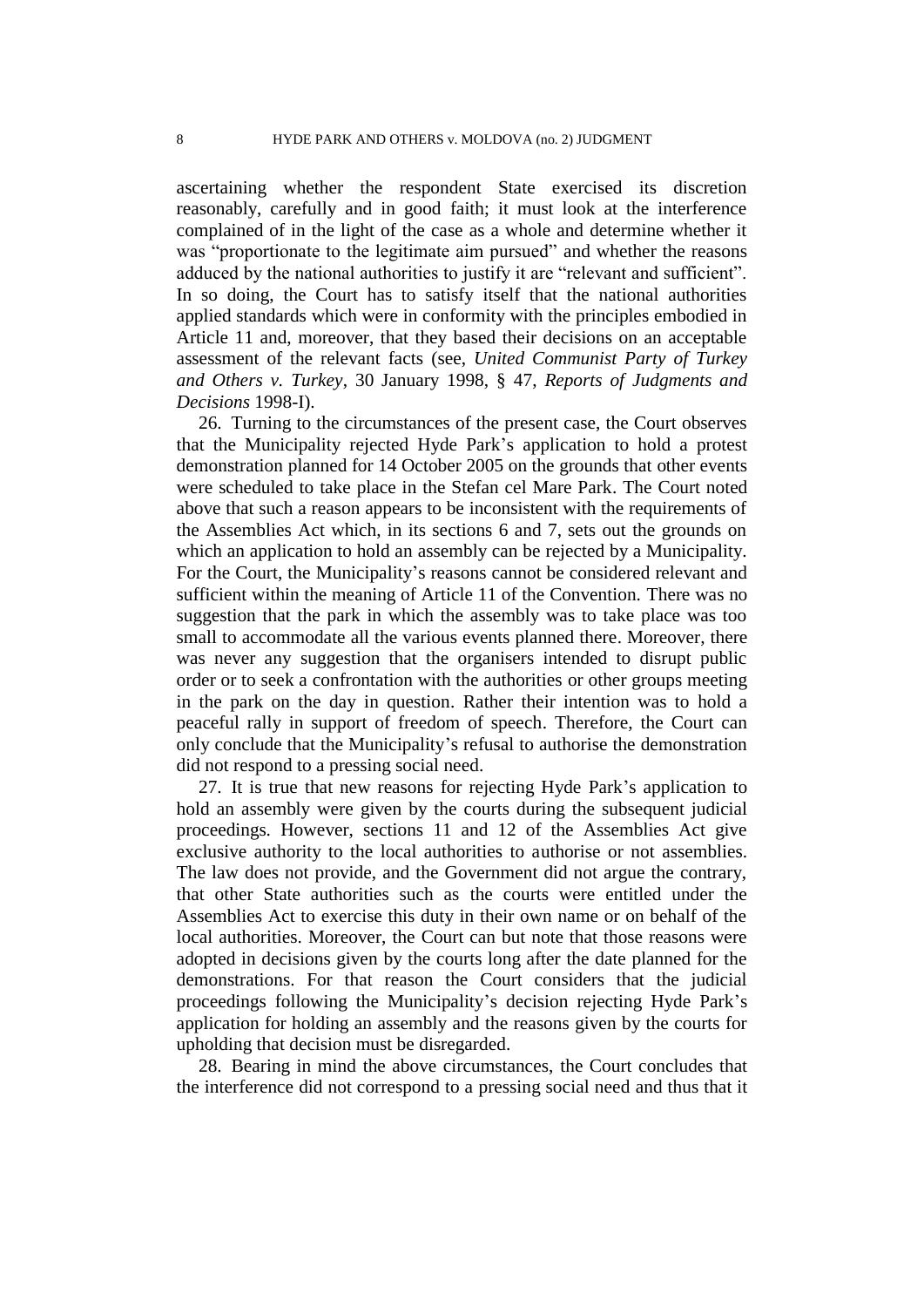was not necessary in a democratic society. Accordingly, there has been a violation of Article 11 of the Convention.

# III. ALLEGED VIOLATION OF ARTICLE 6 § 1 OF THE **CONVENTION**

29. The applicants also alleged a violation of Article 6 § 1 of the Convention, arguing that the proceedings had been unfair because the domestic courts failed to give reasoned judgments. As this complaint does not raise a separate issue from that examined under Article 11 above, the Court does not consider it necessary to examine it separately.

# IV. APPLICATION OF ARTICLE 41 OF THE CONVENTION

#### 30. Article 41 of the Convention provides:

"If the Court finds that there has been a violation of the Convention or the Protocols thereto, and if the internal law of the High Contracting Party concerned allows only partial reparation to be made, the Court shall, if necessary, afford just satisfaction to the injured party."

### **A. Damage**

31. The applicants claimed 4,000 euros (EUR) for Hyde Park and EUR 500 for each individual applicant in respect of moral damage.

32. The Government disagreed and argued that the amount was excessive and unsubstantiated.

33. The Court awards EUR 3,000 to Hyde Park. The award in favour of Hyde Park should be paid to the applicants' representative, Mr A. Postică, to be held and managed on behalf of Hyde Park. In so far as the claims by the individual applicants are concerned, the Court does not consider these to be justified in the present case and therefore dismisses them.

## **B. Costs and expenses**

34. The applicant also claimed EUR 1,300 for the costs and expenses incurred before the Court.

35. The Government contested the amount and argued that it was excessive.

36. The Court awards EUR 1,000 for costs and expenses. This sum should be paid to the applicants' representative, Mr A. Postică.